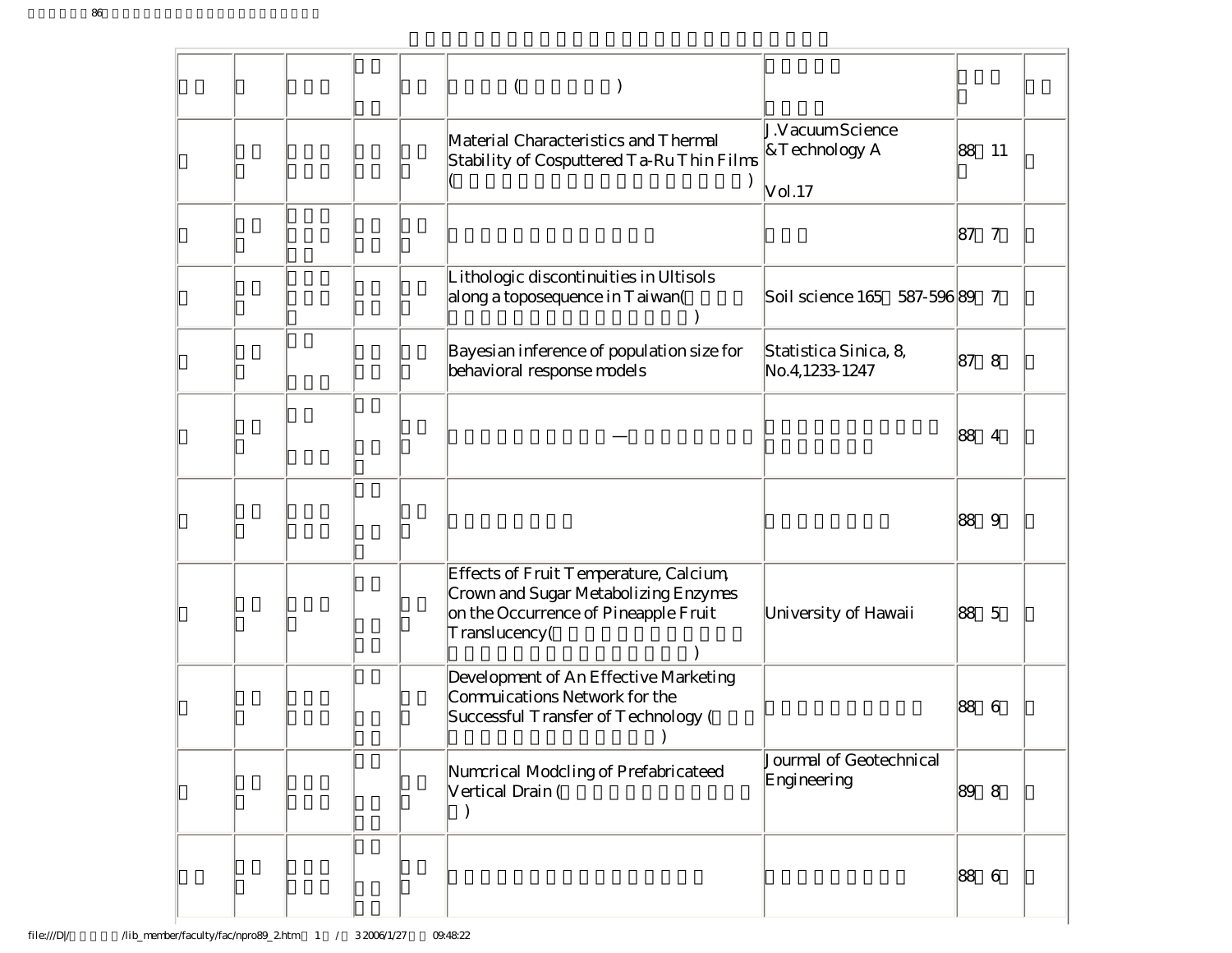|  |  | Integration of woater quality modeling,<br>remote sensing, and GIS (                                                                  |                 | Journal of AWRA 35(2)               | 88 | $\overline{4}$ |           |
|--|--|---------------------------------------------------------------------------------------------------------------------------------------|-----------------|-------------------------------------|----|----------------|-----------|
|  |  | Separation and Concentration of<br>Polyphosphate-Accumulating Organisms<br>from Enhanced Biological Phosphorus<br>Removal Processes ( |                 | University of Wisconsin-<br>Madison | 89 | $\overline{5}$ |           |
|  |  | Characterization of iron incorporation into<br>ferritin by ceruloplasmin (                                                            |                 | Utah State University               | 87 | 12             |           |
|  |  |                                                                                                                                       |                 | 7(2)94-104 87                       |    | 6              |           |
|  |  | megateriumMBI<br>Class II                                                                                                             | <b>Bacillus</b> | GENE                                | 88 | $\overline{5}$ | (89)<br>8 |

| ٠ |
|---|
|   |
| ł |
|   |
|   |

|               |  |  |  |  | A New Packet Scheduling Algorithm Minimum<br>Starting-Tag Fair Queueing ( | <b>IEICE Trans. Commun.</b> | 86<br>10 <sup>l</sup> |  |  |  |  |
|---------------|--|--|--|--|---------------------------------------------------------------------------|-----------------------------|-----------------------|--|--|--|--|
| $\Omega$<br>∼ |  |  |  |  |                                                                           |                             | 88                    |  |  |  |  |